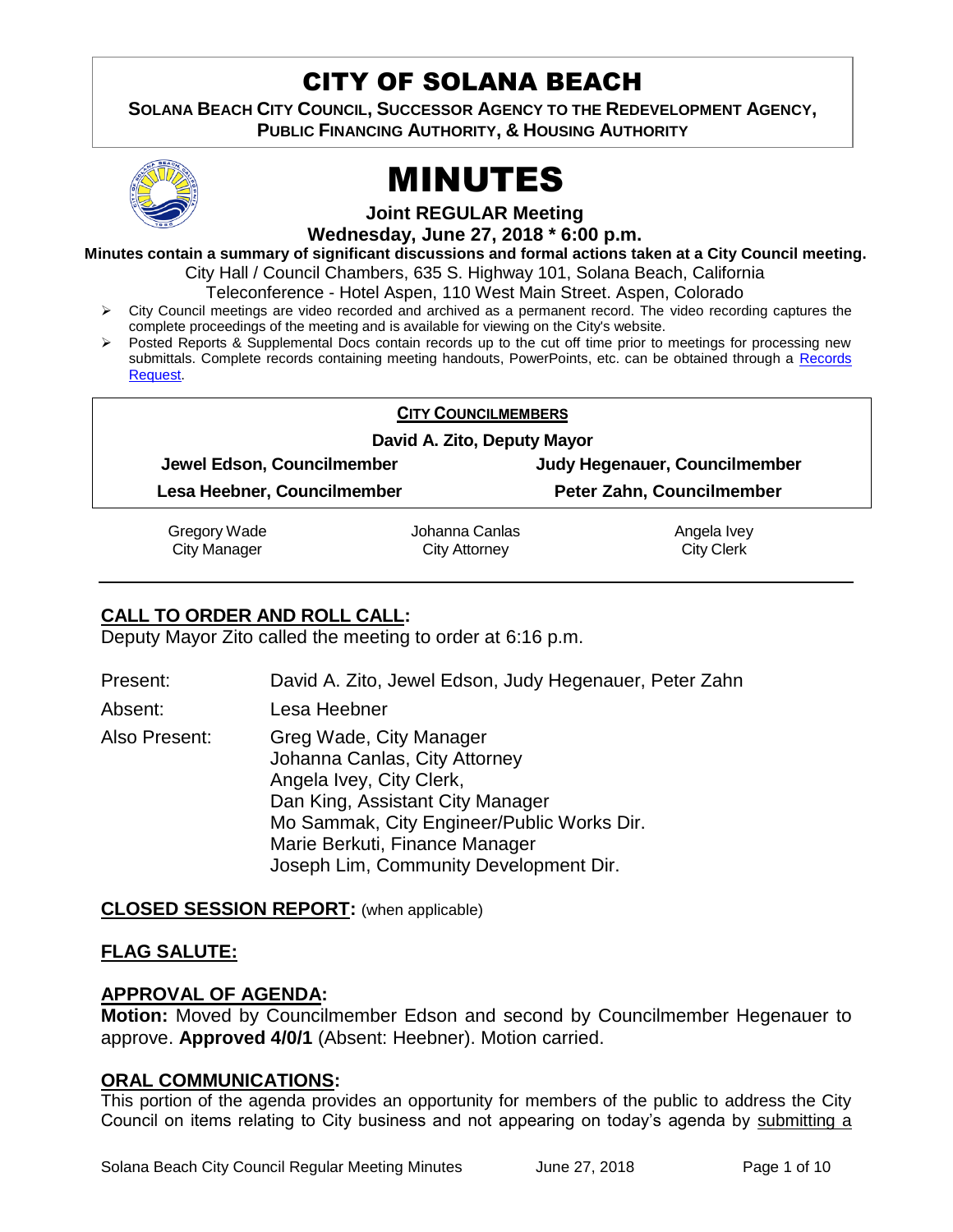speaker slip (located on the back table) to the City Clerk. Comments relating to items on this evening's agenda are taken at the time the items are heard. Pursuant to the Brown Act, no action shall be taken by the City Council on public comment items. Council may refer items to the City Manager for placement on a future agenda. The maximum time allotted for each presentation is THREE MINUTES (SBMC 2.04.190). Please be aware of the timer light on the Council Dais.

Dr. Ed Siegel spoke about a 2005 resolution to sing the Star Spangled Banner in G major, a July  $4<sup>th</sup>$  event where he would be conducting 30,000 people singing the song with the Symphony, his annual Sing-a-Long, and his certification of appreciate from former Mayor Schlesinger.

Carol Dahlberg-Bohl spoke about her opposition to the 2-hour parking enforcement on S. Cedros from Via de la Valle to Cofair, the need for residential parking passes, and to not enforce the parking in the area or move the parking signs.

# **COUNCIL COMMUNITY ANNOUNCEMENTS / COMMENTARY:**

*An opportunity for City Council to make brief announcements or report on their activities. These items are not agendized for official City business with no action or substantive discussion.* 

# **A. CONSENT CALENDAR:** (Action Items) (A.1. - A.9.)

Items listed on the Consent Calendar are to be acted in a single action of the City Council unless pulled for discussion. Any member of the public may address the City Council on an item of concern by submitting to the City Clerk a speaker slip (located on the back table) before the Consent Calendar is addressed. Those items removed from the Consent Calendar by a member of the Council will be trailed to the end of the agenda, while Consent Calendar items removed by the public will be discussed immediately after approval of the Consent Calendar.

# **A.1. Register Of Demands.** (File 0300-30)

Recommendation: That the City Council

1. Ratify the list of demands for May 5–18, 2018.

[Item A.1. Report \(click here\)](https://solanabeach.govoffice3.com/vertical/Sites/%7B840804C2-F869-4904-9AE3-720581350CE7%7D/uploads/Item_A.1._Report_(click_here)_-06-27-18.PDF)

**Posted Reports & Supplemental Docs contain records up to the cut off time, prior to the start of the meeting, for processing new submittals.** *The final official record containing handouts, PowerPoints, etc. can be obtained through a Records Request to the City Clerk's Office.* **Motion:** Moved by Councilmember Edson and second by Councilmember Hegenauer to approve. **Approved 4/0/1** (Absent: Heebner). Motion carried.

# **A.2. General Fund Adopted Budget for Fiscal Year 2017-2018 Changes.** (File 0330-30)

Recommendation: That the City Council

1. Receive the report listing changes made to the Fiscal Year 2017-2018 General Fund Adopted Budget.

#### [Item A.2. Report \(click here\)](https://solanabeach.govoffice3.com/vertical/Sites/%7B840804C2-F869-4904-9AE3-720581350CE7%7D/uploads/Item_A.2._Report_(click_here)_-06-27-18.PDF)

*Posted Reports & Supplemental Docs contain records up to the cut off time, prior to the start of the meeting, for processing new submittals. The final official record containing handouts, PowerPoints, etc. can be obtained through a Records Request to the City Clerk's Office.* **Motion:** Moved by Councilmember Edson and second by Councilmember Hegenauer to approve. **Approved 4/0/1** (Absent: Heebner). Motion carried.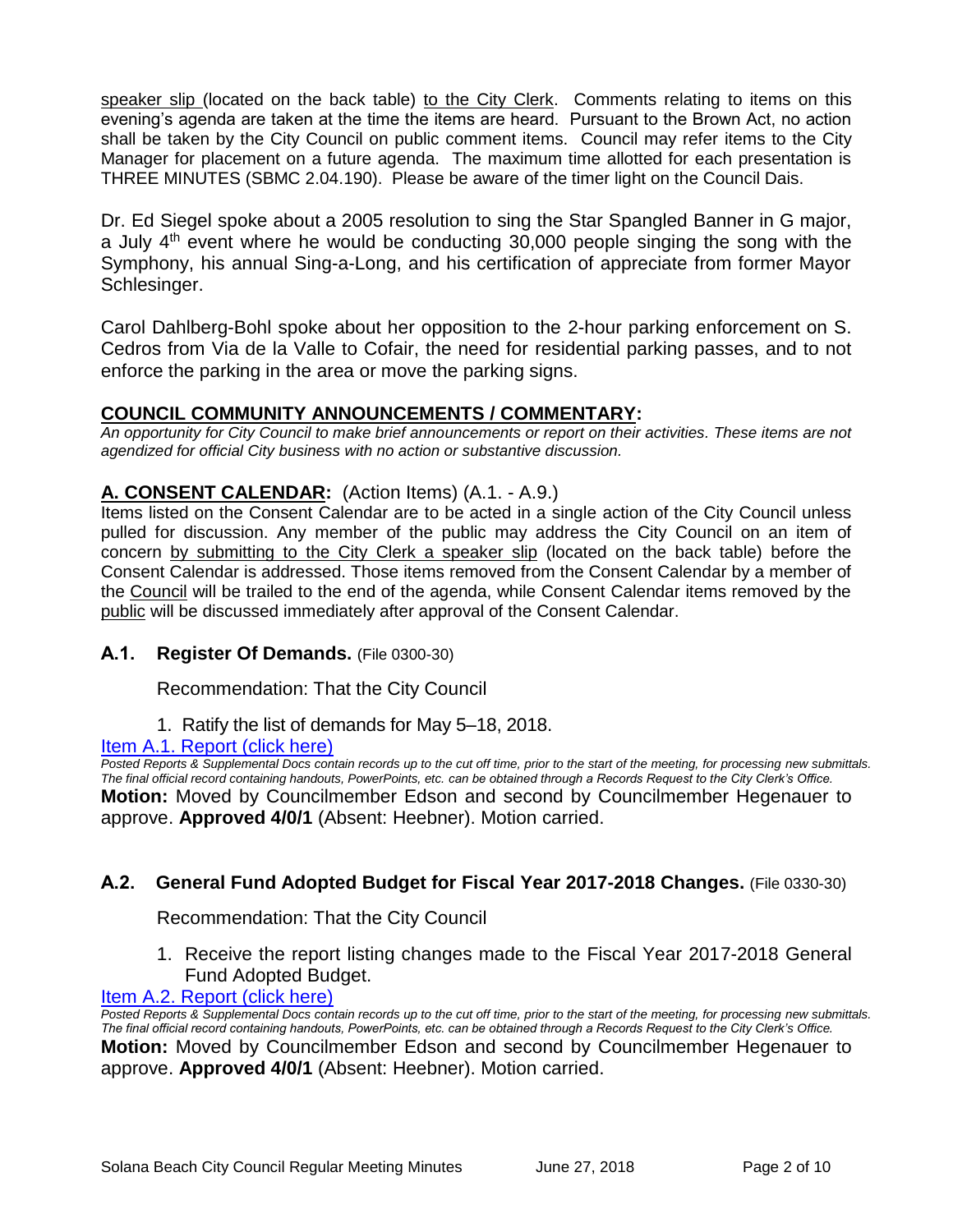# **A.3. City Investment Policy Fiscal Year 2018/19.** (File 350-30)

Recommendation: That the City Council

1. Adopt **Resolution 2018-066** approving the City's Investment Policy for Fiscal Year 2018/19.

#### [Item A.3. Report \(click here\)](https://solanabeach.govoffice3.com/vertical/Sites/%7B840804C2-F869-4904-9AE3-720581350CE7%7D/uploads/Item_A.3._Report_(click_here)_-06-27-18.PDF)

*Posted Reports & Supplemental Docs contain records up to the cut off time, prior to the start of the meeting, for processing new submittals. The final official record containing handouts, PowerPoints, etc. can be obtained through a Records Request to the City Clerk's Office.* **Motion:** Moved by Councilmember Edson and second by Councilmember Hegenauer to approve. **Approved 4/0/1** (Absent: Heebner). Motion carried.

### **A.4. Cooperative Fire Management Services Third Amendment to Agreement by and between the Cities of Del Mar, Encinitas, and Solana Beach.** (File 0260-10)

Recommendation: That the City Council

- 1. Adopt **Resolution 2018-082**:
	- a. Approving the Third Amendment to the Agreement for Cooperative Fire Management Services by and between the cities of Del Mar, Encinitas, and the Solana Beach; and
	- b. Authorizing the City Manager to execute the third amendment.

#### [Item A.4. Report \(click here\)](https://solanabeach.govoffice3.com/vertical/Sites/%7B840804C2-F869-4904-9AE3-720581350CE7%7D/uploads/Item_A.4._Report_(click_here)_-06-27-18.PDF)

*Posted Reports & Supplemental Docs contain records up to the cut off time, prior to the start of the meeting, for processing new submittals. The final official record containing handouts, PowerPoints, etc. can be obtained through a Records Request to the City Clerk's Office.* **Motion:** Moved by Councilmember Edson and second by Councilmember Hegenauer to approve. **Approved 4/0/1** (Absent: Heebner). Motion carried.

# **A.5. Advanced Life Support First Responder Services, County Service Area 17, County of San Diego Contract Amendment.** (File 0260-00)

Recommendation: That the City Council

- 1. Adopt **Resolution 2018-085:**
	- a. Approving Amendment 13 Contract No. 45207 with the County of San Diego Purchasing and Contracting to extend advanced life support first responder services in County Service Area 17.
	- b. Authorizing the City Manager to execute the Amendment to the Contract on behalf of the City of Solana Beach.

## Item A.5. Report (click here)

*Posted Reports & Supplemental Docs contain records up to the cut off time, prior to the start of the meeting, for processing new submittals. The final official record containing handouts, PowerPoints, etc. can be obtained through a Records Request to the City Clerk's Office.* **Motion:** Moved by Councilmember Edson and second by Councilmember Hegenauer to approve. **Approved 4/0/1** (Absent: Heebner). Motion carried.

# **A.6. 2017 Street Maintenance & Repair Project.** (File 0820-35)

Recommendation: That the City Council

# 1. Adopt **Resolution 2018-081:**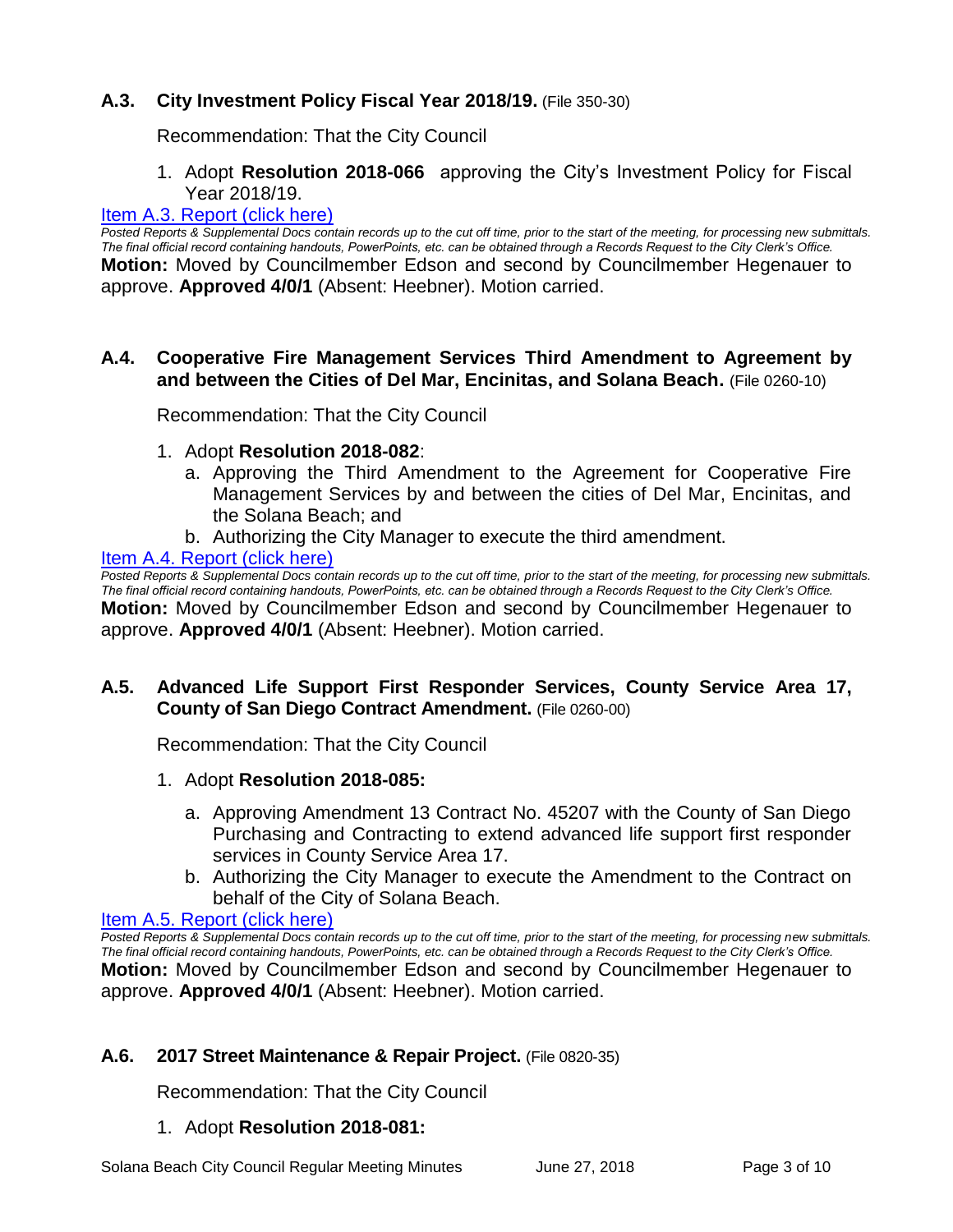- a. Authorizing the City Council to accept, as complete, the 2017 Street Maintenance & Repair Project, Bid No. 2017-08, performed by PAL General Engineering.
- b. Authorizing the City Clerk to file a Notice of Completion.
- c. Approving an additional contingency of \$37,646 and authorizing the City Manager to approve cumulative change orders up to a revised construction contingency amount of \$106,646.

#### [Item A.6. Report \(click here\)](https://solanabeach.govoffice3.com/vertical/Sites/%7B840804C2-F869-4904-9AE3-720581350CE7%7D/uploads/Item_A.6._Report_(click_here)_-06-27-18.PDF)

*Posted Reports & Supplemental Docs contain records up to the cut off time, prior to the start of the meeting, for processing new submittals. The final official record containing handouts, PowerPoints, etc. can be obtained through a Records Request to the City Clerk's Office.* **Motion:** Moved by Councilmember Edson and second by Councilmember Hegenauer to approve. **Approved 4/0/1** (Absent: Heebner). Motion carried.

## **A.7. Ratifying the City Manager's Decision to Install Stop Signs on Santa Helena at Sun Valley and Accepting the Donation of Two Speed Feedback Signs by the Isla Verde Homeowners Association for Use Along Highland Drive.** (File 0860-50)

Recommendation: That the City Council

- 1. Adopt **Resolution 2018-080:**
	- a. Ratifying the City Manager's decision to install stop signs in both directions on Santa Helena at Sun Valley Road.
	- b. Authorizing the City Manager to accept the donation of two speed feedback signs from the Isla Verde Homeowners Association for use on Highland Drive between San Lucas Drive and San Andres Drive.

#### [Item A.7. Report \(click here\)](https://solanabeach.govoffice3.com/vertical/Sites/%7B840804C2-F869-4904-9AE3-720581350CE7%7D/uploads/Item_A.7._Report_(click_here)_-06-27-18.PDF)

*Posted Reports & Supplemental Docs contain records up to the cut off time, prior to the start of the meeting, for processing new submittals. The final official record containing handouts, PowerPoints, etc. can be obtained through a Records Request to the City Clerk's Office.*

**Motion:** Moved by Councilmember Edson and second by Councilmember Hegenauer to approve. **Approved 4/0/1** (Absent: Heebner). Motion carried.

#### **A.8. Audit Services Agreement with Lance, Soll, and Lunghard for Audit Services.** (File 0310-05)

Recommendation: That the City Council

1. Adopt **Resolution 2018-083** approving and ratifying professional services agreement with Lance, Soll, and Lunghard for audit services.

[Item A.8. Report \(click here\)](https://solanabeach.govoffice3.com/vertical/Sites/%7B840804C2-F869-4904-9AE3-720581350CE7%7D/uploads/Item_A.8._Report_(click_here)_-06-27-18.PDF)

*Posted Reports & Supplemental Docs contain records up to the cut off time, prior to the start of the meeting, for processing new submittals. The final official record containing handouts, PowerPoints, etc. can be obtained through a Records Request to the City Clerk's Office.* **Motion:** Moved by Councilmember Edson and second by Councilmember Hegenauer to approve. **Approved 4/0/1** (Absent: Heebner). Motion carried.

# **A.9. Community Development Professional Service Agreements with Coastal Frontiers Corporation, Telecom Law Firm and City Place Planning.** (File 0600-90)

Recommendation: That the City Council

1. Adopt **Resolution 2018-071**, authorizing the City Manager to execute a Professional Services Agreement with Coastal Frontiers.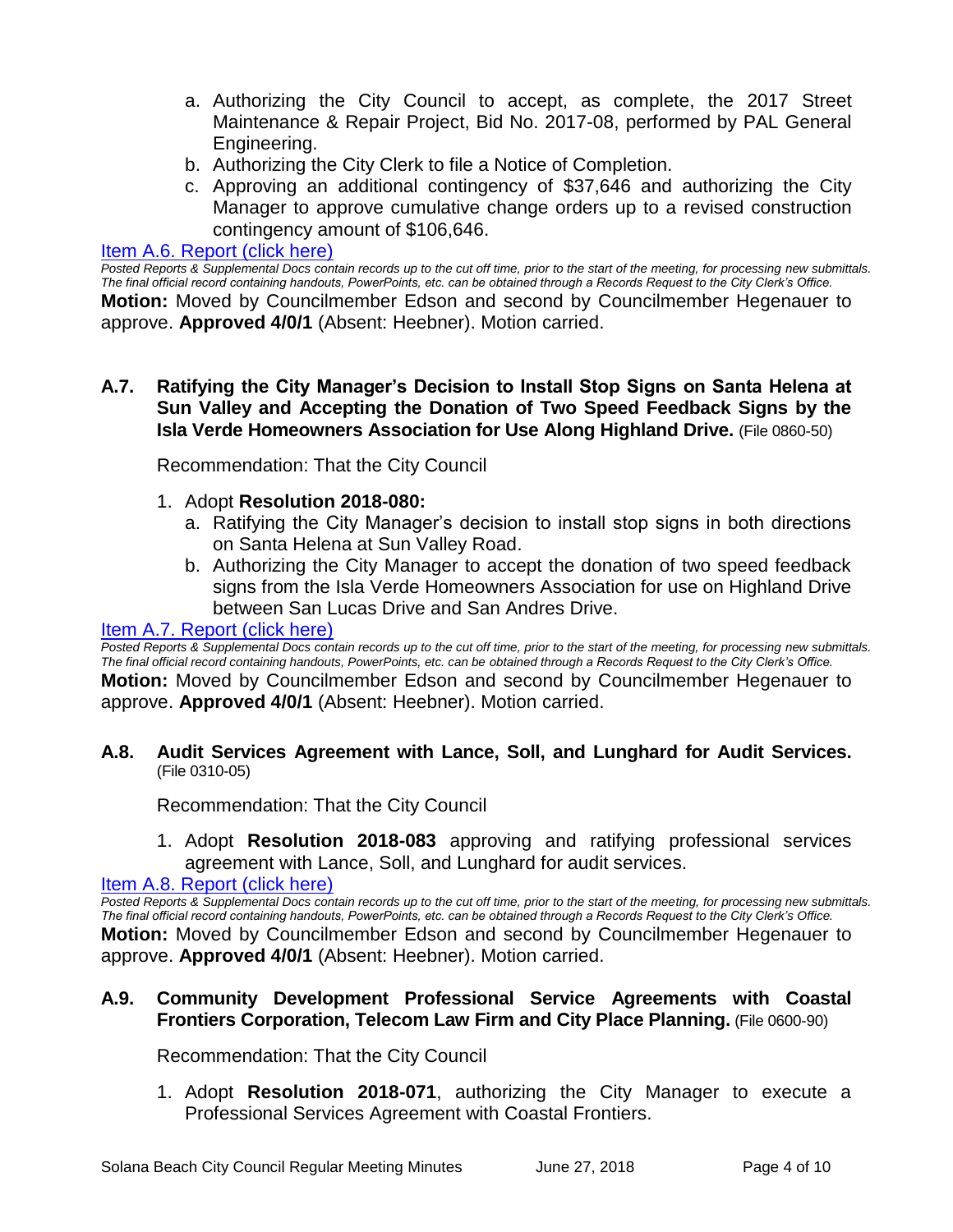- 2. Adopt **Resolution 2018-072**, authorizing the City Manager to execute a Professional Services Agreement with Telecom Law Firm.
- 3. Adopt **Resolution 2018-074**, authorizing the City Manager to execute Professional Services Agreement Amendment #1 with City Place Planning.

#### [Item A.9. Report \(click here\)](https://solanabeach.govoffice3.com/vertical/Sites/%7B840804C2-F869-4904-9AE3-720581350CE7%7D/uploads/Item_A.9._Report_(click_here)_-06-27-18.PDF)

*Posted Reports & Supplemental Docs contain records up to the cut off time, prior to the start of the meeting, for processing new submittals. The final official record containing handouts, PowerPoints, etc. can be obtained through a Records Request to the City Clerk's Office.* **Motion:** Moved by Councilmember Edson and second by Councilmember Hegenauer to approve. **Approved 4/0/1** (Absent: Heebner). Motion carried.

# **B. PUBLIC HEARINGS:** (B.1. – B.2.)

This portion of the agenda provides citizens an opportunity to express their views on a specific issue as required by law after proper noticing by submitting a speaker slip (located on the back table) to the City Clerk. After considering all of the evidence, including written materials and oral testimony, the City Council must make a decision supported by findings and the findings must be supported by substantial evidence in the record. An applicant or designees for a private development/business project, for which the public hearing is being held, is allotted a total of fifteen minutes to speak, as per SBMC 2.04.210. A portion of the fifteen minutes may be saved to respond to those who speak in opposition. All other speakers have three minutes each. Please be aware of the timer light on the Council Dais.

# **B.1. Public Hearing: Solana Beach Coastal Rail Trail Maintenance District Fiscal Year 2018/19 Final Engineer's Report and Ordering the Levy and Collection of Annual Assessments.** (File 0610-60)

Recommendation: That the City Council

- 1. Conduct the Public Hearing: Open the public hearing, Report Council disclosures, Receive public testimony, Close the public hearing.
- 2. Adopt **Resolution 2018-076**, approving the Engineer's Report regarding the Coastal Rail Trail Maintenance District.
- 3. Adopt **Resolution 2018-077**, ordering the levy and collection of the annual assessments regarding the Coastal Rail Trail Maintenance District for Fiscal Year 2018/19.

[Item B.1. Report \(click here\)](https://solanabeach.govoffice3.com/vertical/Sites/%7B840804C2-F869-4904-9AE3-720581350CE7%7D/uploads/Item_B.1._Report_(click_here)_-06-27-18.PDF)

*Posted Reports & Supplemental Docs contain records up to the cut off time, prior to the start of the meeting, for processing new submittals. The final official record containing handouts, PowerPoints, etc. can be obtained through a Records Request to the City Clerk's Office.*

Greg Wade, City Manager, introduced the item.

Angela Ivey, City Clerk, reported there were no protests received.

**Motion:** Moved by Councilmember Edson and second by Councilmember Hegenauer to close the public hearing. **Approved 4/0/1** (Absent: Heebner). Motion carried.

**Motion:** Moved by Councilmember Zahn and second by Councilmember Edson to approve. **Approved 4/0/1** (Absent: Heebner). Motion carried.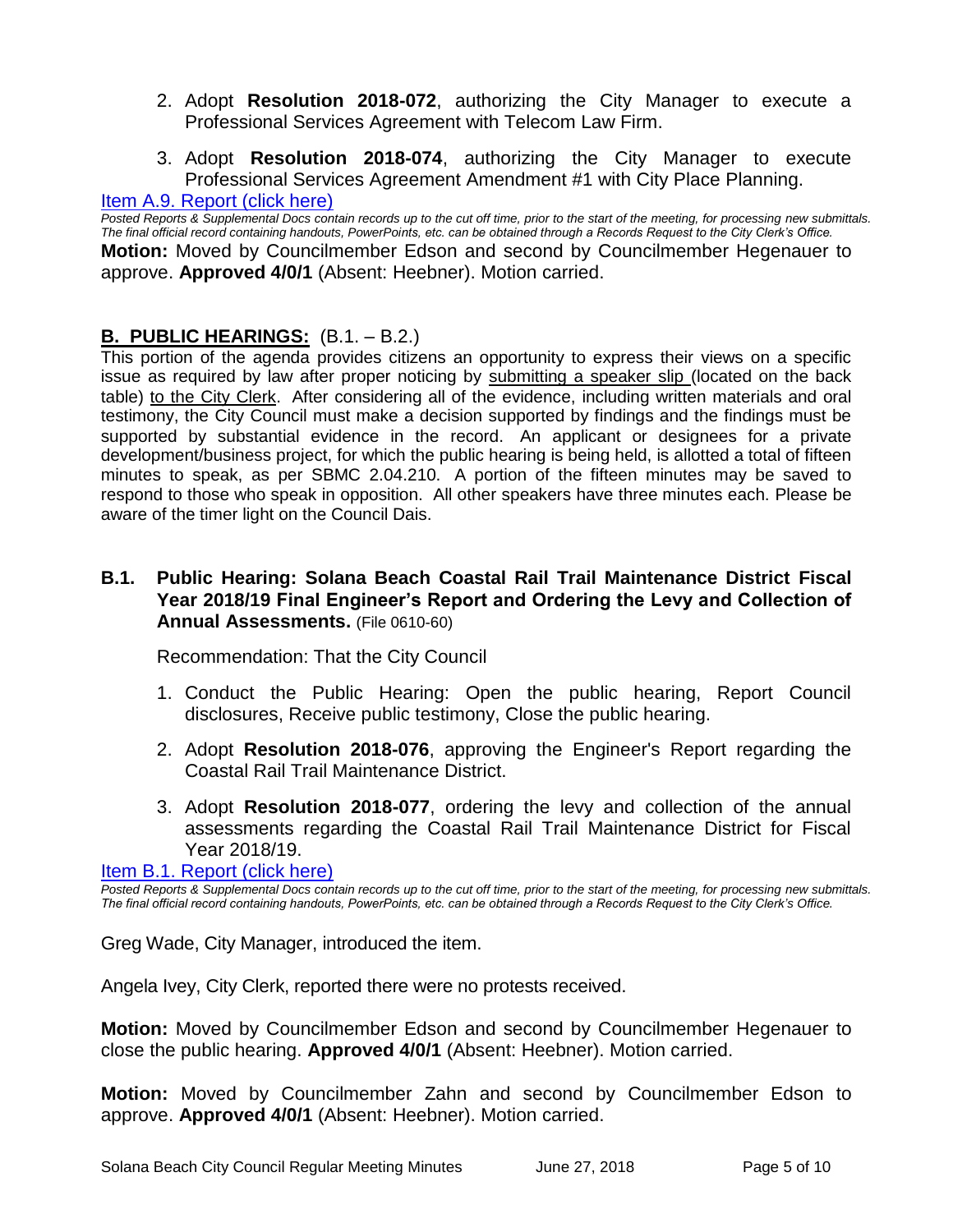**B.2. Public Hearing: Solana Beach Lighting District Fiscal Year (FY) 2018/19 Final Engineer's Report and Ordering the Levy and Collection of Annual Assessments.** (File 0600-40)

Recommendation: That the City Council

- 1. Conduct the Public Hearing: Open the public hearing, Report Council disclosures, Receive public testimony and Close the public hearing.
- 2. Adopt **Resolution 2018-078** confirming the diagram and assessment and approving the Engineer's Report.
- 3. Adopt **Resolution 2018-079** ordering the levy and collection of annual assessments for FY 2018/19 and ordering the transmission of charges to the County Auditor for collection.

#### [Item B.2. Report \(click here\)](https://solanabeach.govoffice3.com/vertical/Sites/%7B840804C2-F869-4904-9AE3-720581350CE7%7D/uploads/Item_B.2._Report_(click_here)_-06-27-18.PDF)

*Posted Reports & Supplemental Docs contain records up to the cut off time, prior to the start of the meeting, for processing new submittals. The final official record containing handouts, PowerPoints, etc. can be obtained through a Records Request to the City Clerk's Office.*

**Motion:** Moved by Councilmember Edson and second by Councilmember Hegenauer to close the public hearing. **Approved 4/0/1** (Absent: Heebner). Motion carried.

**Motion:** Moved by Councilmember Hegenauer and second by Councilmember Edson to approve. **Approved 4/0/1** (Absent: Heebner). Motion carried.

# **C. STAFF REPORTS**: (C.1. - C.7.)

*Submit speaker slips to the City Clerk.*

#### **C.2. Climate Action Plan Implementation Plan and Cost Study.** (File 220-10)

Recommendation: That the City Council

### 1. Approve **Resolution 2018-087** approving the CAP Implementation Plan and Cost Study.

[Item C.2. Report \(click here\)](https://solanabeach.govoffice3.com/vertical/Sites/%7B840804C2-F869-4904-9AE3-720581350CE7%7D/uploads/Item_C.2._Report_(click_here)_-06-27-18.pdf)

*Posted Reports & Supplemental Docs contain records up to the cut off time, prior to the start of the meeting, for processing new submittals. The final official record containing handouts, PowerPoints, etc. can be obtained through a Records Request to the City Clerk's Office.*

Dan King, Assistant City Manager, presented a PowerPoint (on file)

Poonam Boparai, Ascent Environmental, spoke of checking off items as complete as well as ongoing tracking of the larger goal.

Council discussed the work of many contributors that led to this plan and study, working with multiple partners, taking advantage of other opportunities such as potable re-use, in addition to the purple pipe listed, and other ideas that may suit the organization, the C.C.A.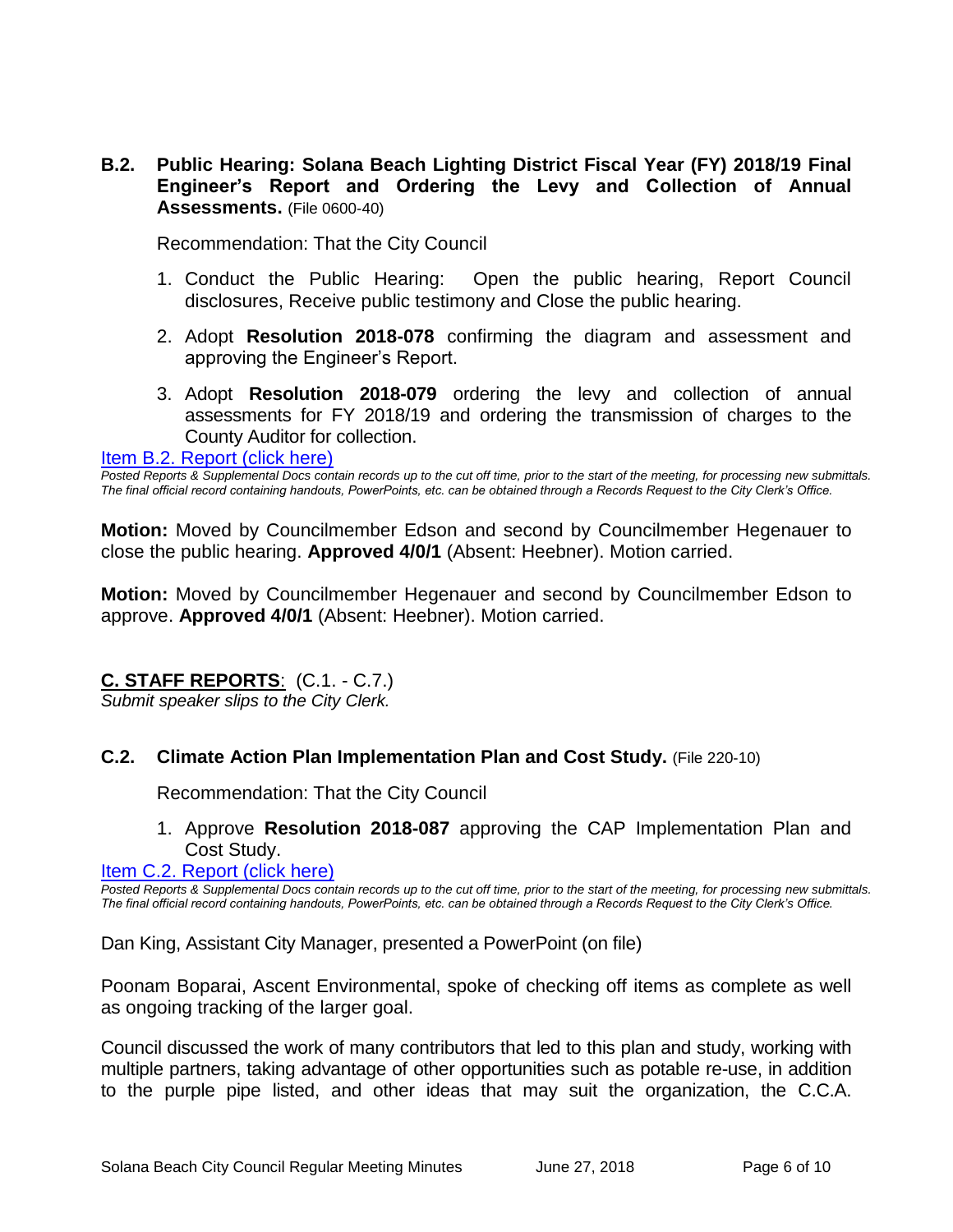(Community Choice Aggregation) was the second largest mitigation measure in the plan, and updates of the list for completed and pending tasks.

**Motion:** Moved by Councilmember Zahn and second by Councilmember Hegenauer to approve. **Approved 4/0/1** (Absent: Heebner). Motion carried.

# **C.3. Community Grant Program Awards Fiscal Year 2018/19.** (File 0330-25)

Recommendation: That the City Council

1. Select the FY 2018/19 Community Grant Program recipients and identify an award amount to each recipient.

### 2. Adopt **Resolution No. 2018-086**

- a. Authorizing the funding for the selected community grant applicants for financial assistance under the FY 2018/19 Community Grant Program.
- b. Appropriating \$5,000 to the Community Grant revenue account and the Contribution to Other Agencies expenditure account in the General Fund.
- c. Authorizing the City Treasurer to amend the FY 2018/19 Adopted Budget accordingly.

### [Item C.3. Report \(click here\)](https://solanabeach.govoffice3.com/vertical/Sites/%7B840804C2-F869-4904-9AE3-720581350CE7%7D/uploads/Item_C.3._Report_(click_here)_-06-27-18.PDF)

## Item C.3. [Supplemental Docs \(Updated 6-27](https://solanabeach.govoffice3.com/vertical/Sites/%7B840804C2-F869-4904-9AE3-720581350CE7%7D/uploads/C.3._Supplemental_Docs_6-27_(430pm).pdf) at 430pm)

*Posted Reports & Supplemental Docs contain records up to the cut off time, prior to the start of the meeting, for processing new submittals. The final official record containing handouts, PowerPoints, etc. can be obtained through a Records Request to the City Clerk's Office.*

Deputy Mayor Zito introduced the item.

#### Public Speakers

Manny Aguilar and Mary Ann Aguilar, representing La Colonia de Eden Gardens, Inc. Foundation, spoke about their financials, governance, unfounded allegations, and that all of the paperwork requested by the City was provided.

Carmen Blum spoke about the amazing work that all of the organizations provided to the community, considering modifying the presentation process by not conducting it in public, and streamlining the focus on the specific organizations and their requests to eliminate personal comments or family feuds that were not productive.

Olga Vasquez, UCSD, spoke about her past service to these programs serving children in La Colonia, that the organization's Teenology Ranger project was excellent and a large percentage of participants desired to attend college, her involvement acting as an advisor, and that the project was a model across the state.

Jan Kooistra said that she was the site coordinator with La Clase Majica, and spoke about La Colonia organization's support by providing healthy snacks for kids, and that the organization had always done a wonderful job with after school kids.

Margaret Hellerboard spoke about her membership at St. James, her familiarity with the Aguilars who had a sense of pride in the community, and her request that Council support the organization.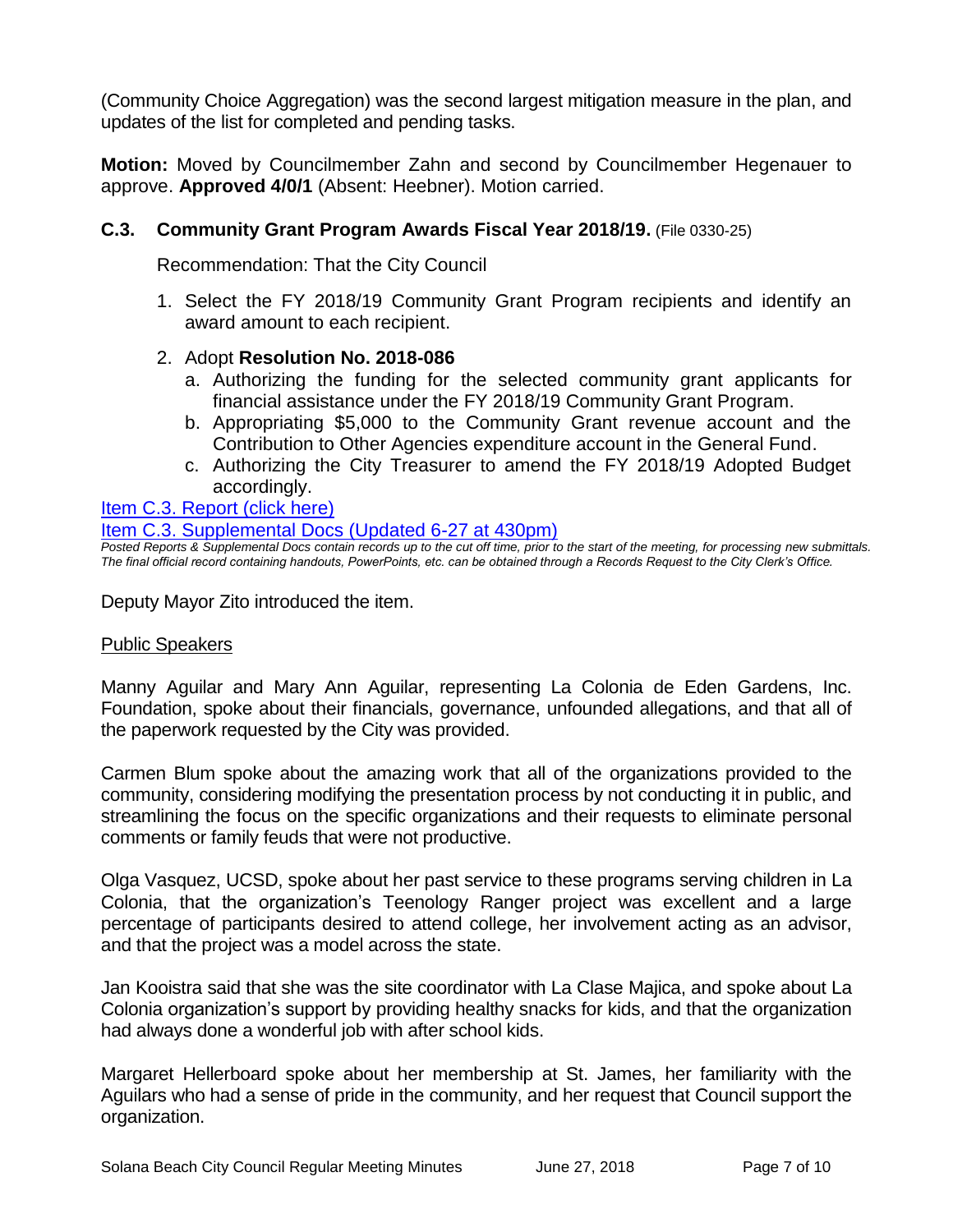Deputy Mayor Zito stated that the process had to be public, and not behind the scenes, because a public agency was using public funds, and the right of the public to speak.

Council discussed funding for La Colonia de Eden Gardens Foundation, that the subject of the allegations made against the organization had made their application less competitive, that the organization had made great contributions to the community over the years, that there was no confirmation of the allegations so it was difficult to assess the concerns, that the City would be contributing funds to the Dia de los Muertos event through the Parks and Recreation Commission this year effectively providing grant support to them, that something had happened between two parties causing divisiveness, that the issue needed to be addressed because both parties were well respected in the community, and that Councilmembers were interested in offering any assistance in facilitating a resolution among the parties.

Council spoke about their proposed allocations, reasons for funding organizations, common interests, and reached consensus on the allocation of the funds.

**Motion:** Moved by Councilmember Edson and second by Councilmember Hegenauer to approve the following funding allocations. **Approved 4/0/1** (Absent: Heebner). Motion carried.

| American Association of University Women      | \$2,000  |
|-----------------------------------------------|----------|
| Assistance League Rancho San Dieguito         | \$3,000  |
| Boys and Girls Club of San Dieguito           | \$5,000  |
| Casa De Amistad                               | \$5,000  |
| <b>Community Resource Center</b>              | \$5,000  |
| North Coast Repertory Theatre                 | \$5,000  |
| North County Immigration & Citizenship Center | \$2,000  |
| <b>Reality Changers</b>                       | \$5,000  |
| San Dieguito River Valley Conservancy         | \$2,500  |
| Solana Beach Civic and Historical Society     | \$2,900  |
| Solana Beach Disconnect Collective - Plug     | \$2,000  |
| Solana Beach Soccer Club                      | \$1,600  |
| St. James & St. Leo Medical Program           | \$4,000  |
| Total                                         | \$45,000 |

# **C.4. Adopt (2nd Reading) Ordinance 487 Amending the Highway 101 Specific Plan – Specific Plan Amendment No. 17-18-09.** (File 0490-70)

Recommendation: That the City Council

1. Adopt **Ordinance 487** (2nd Reading) amending the Highway 101 Specific Plan. [Item C.4. Report \(click here\)](https://solanabeach.govoffice3.com/vertical/Sites/%7B840804C2-F869-4904-9AE3-720581350CE7%7D/uploads/Item_C.4._Report_(click_here)_-06-27-18.PDF)

*Posted Reports & Supplemental Docs contain records up to the cut off time, prior to the start of the meeting, for processing new submittals. The final official record containing handouts, PowerPoints, etc. can be obtained through a Records Request to the City Clerk's Office.*

Johanna Canlas, City Attorney, read the title of the ordinance and that the definition language of roof decks was updated.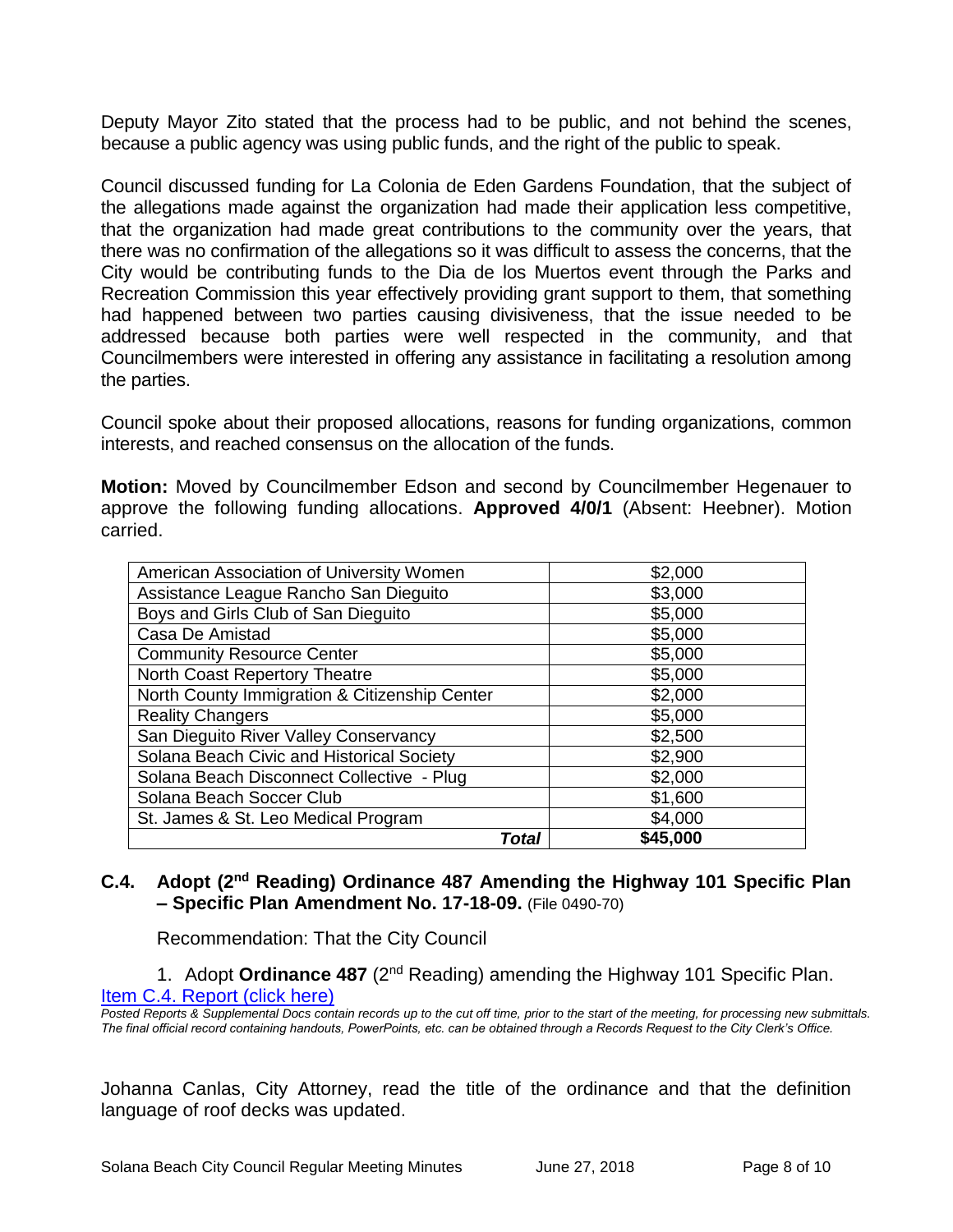**Motion:** Moved by Councilmember Edson and second by Councilmember Hegenauer to approve. **Approved 4/0/1** (Absent: Heebner). Motion carried.

# **C.6. Opposition to the Trump Administration's Zero Tolerance Policy and Family Separation of Immigrants.** (File 480-60)

Recommendation: That the City Council

1. Consider adoption of **Resolution 2018-088** in opposition to the Trump Administration's "Zero Tolerance" policy and family separation of immigrants.

[Item C.6. Report \(click](https://solanabeach.govoffice3.com/vertical/Sites/%7B840804C2-F869-4904-9AE3-720581350CE7%7D/uploads/Item_C.6._Report_(click_here)_-06-27-18_-_Updated.pdf) here)

[Item. C.6. Supplemental Docs \(Updated 6-27](https://solanabeach.govoffice3.com/vertical/Sites/%7B840804C2-F869-4904-9AE3-720581350CE7%7D/uploads/C.6._Supplemental_Docs-6-27-18_(430pm)-_R.pdf) at 4:30pm)

*Posted Reports & Supplemental Docs contain records up to the cut off time, prior to the start of the meeting, for processing new submittals. The final official record containing handouts, PowerPoints, etc. can be obtained through a Records Request to the City Clerk's Office.*

Greg Wade, City Manager, introduced the item that was requested by Councilmember Zahn.

Councilmember Zahn spoke about the White House Administration's treatment of immigrants as criminals, separating children from parents, the protests all over the country, and the court's recent decision.

Lisa Montes spoke about being a  $4<sup>th</sup>$  generation resident of Solana Beach, her great grandparents settlement in Eden Gardens in the early 1920s, their descendants were college graduates and worked as professionals, that nearly 100 years later families have continued to settle in Eden Gardens to make better lives for their families, and asked Council to take a stand against the zero tolerance policy.

Cindi Clemons spoke of her opposition of the policy, her request that Council pass the resolution, Solana Beach's designation as a Welcoming City, many people fleeing their home countries risking their lives, the lifelong health problems created from children being forcibly separated from a parent, the Trump policy intention as a deterrent and its cruel message, and this policy was not the way to achieve immigration reform.

**Motion:** Moved by Councilmember Hegenauer and second by Councilmember Zahn to approve. **Approved 4/0/1** (Absent: Heebner). Motion carried.

# **C.7. Discussion and Consideration of Mayoral Rotation: Mayor / Deputy Mayor Appointments.** (File 0410-85)

Recommendation: That the City Council

1. Review and consider whether to make the appointment of a Mayor and Deputy Mayor for a term until the December 2018 Mayoral rotation and, if so, determine the effective date.

[Item C.7. Report \(click here\)](https://solanabeach.govoffice3.com/vertical/Sites/%7B840804C2-F869-4904-9AE3-720581350CE7%7D/uploads/Item_C.7._Report_(click_here)_-06-27-18.PDF)

*Posted Reports & Supplemental Docs contain records up to the cut off time, prior to the start of the meeting, for processing new submittals. The final official record containing handouts, PowerPoints, etc. can be obtained through a Records Request to the City Clerk's Office.*

Greg Wade, City Manager, introduced the item.